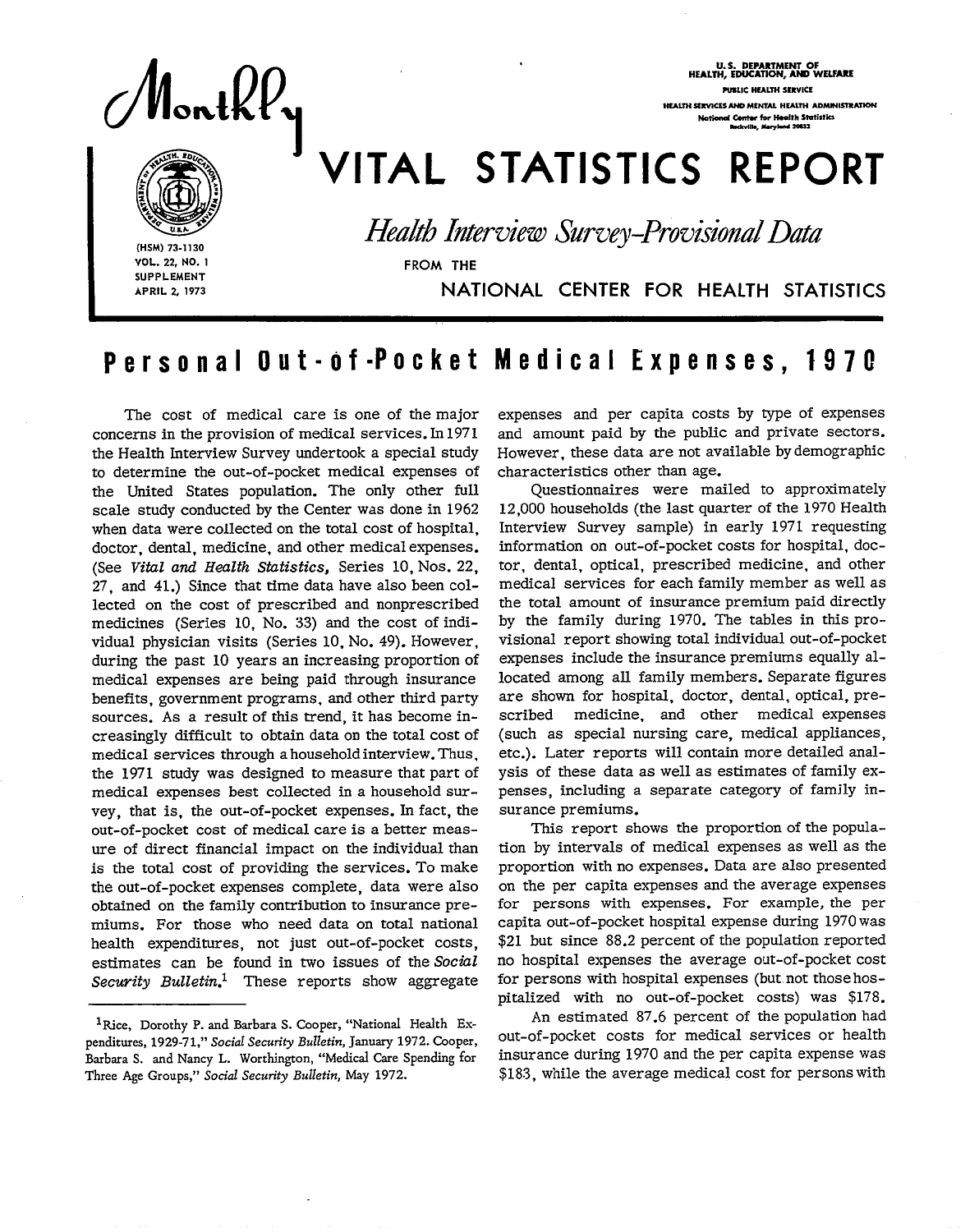pocket medical costs in excess of \$500 were incurred persons in higher income families who have no or by 7.5 percent of the population, although among per- only low expenses reflects to some extent the high sons 65 years and over 15.3 percent had medical level of health insurance coverage among this. group costs over \$500. Average expenses ranged from \$128 (over 90 percent for persons under 65 years of age). for persons under 17 years of age to \$320 for persons Table 5 shows total out-of-pocket costs by 65 years and over. family income and color. The major color differences

cal services ranged from \$188 in the North Central than \$5,000, where the average out-of-pocket expense Region to \$253 in the West Region (table 2). Over 20 for whites is \$238 compared to \$135 for all others. percent of the persons in the West Region 65 years However, in all income categories the proportion of and over had expenses in excess of \$500 in 1970. How- whites with no expenses or only very low expenses ever, persons in the West Region also had the highest was lower than that for all others. proportion of persons with no expenses. Table 6 shows out-of-pocket medical costs by type

out-of-pocket medical costs, while about one-half for persons with hospital experience during 1970 was had either no costs or costs of less than \$100. This \$178, ranging from \$135 for children under 17 years latter figure ranged from 67 percent for the children of age to  $$243$  for persons aged 45-64 years. under 17 years of age to 27 percent for persons 65 An estimated 59 percent of the population had years and over.  $\qquad \qquad \text{out-of-pocket doctor expenses with an average expense}$ 

penses by color. The average cost for the white \$108 for the elderly. For the 40 percent of the popupopulation is \$212 compared to \$185 for all others. lation with dental expenses, the average expense was However, only 10 percent of the white population re-  $$74.$ port no out-of-pocket expenses while 28 percent of The average out-of-pocket cost of prescribed

expenses by family income and age. Both average and among the less than one-quarter of the population per capita expenses increase with advancing age in with out-of-pocket optical expenses was \$47. This each income category. There is no clear pattern of amount does not include examination or treatment by relationship between family income and total average ophthalmologists (included under physician expenses). cost, except that the highest expenses are among per- There were no differences by age in the amount of sons with family incomes of \$15,000 or more, However, optical expenses. Only about 5 percent of the poputhere is a pattern of the proportion with no expenses lation had other types of direct medical expenses, decreasing from 28 percent among persons in fami- including such items as medical appliances and lies with less than \$3,000 annual income to only 3 special nursing care. However, their average expense percent with no expenses among persons with family was an estimated \$100;

expenses was an estimated \$209 (table 1). Out-of- incomes of \$15,000 or more. The low proportion of

The average out-of-pocket expenses for all medi- are found among persons with family incomes of less

An estimated 12 percent of the population had no of expense and age. The average out-of-pocket expense

Table 3 shows out-of-pocket total medical ex- of \$80, and with the range from \$52 for children to

the other group have no out-of-pocket costs. medicine was \$52, although the average cost for perno out-or-pocket expenses while 28 percent of the average out-or-pocket cost of prescribed<br>other group have no out-of-pocket costs.<br>Table 4 shows information on total out-of-pocket sons 65 years and overwas \$100. The avera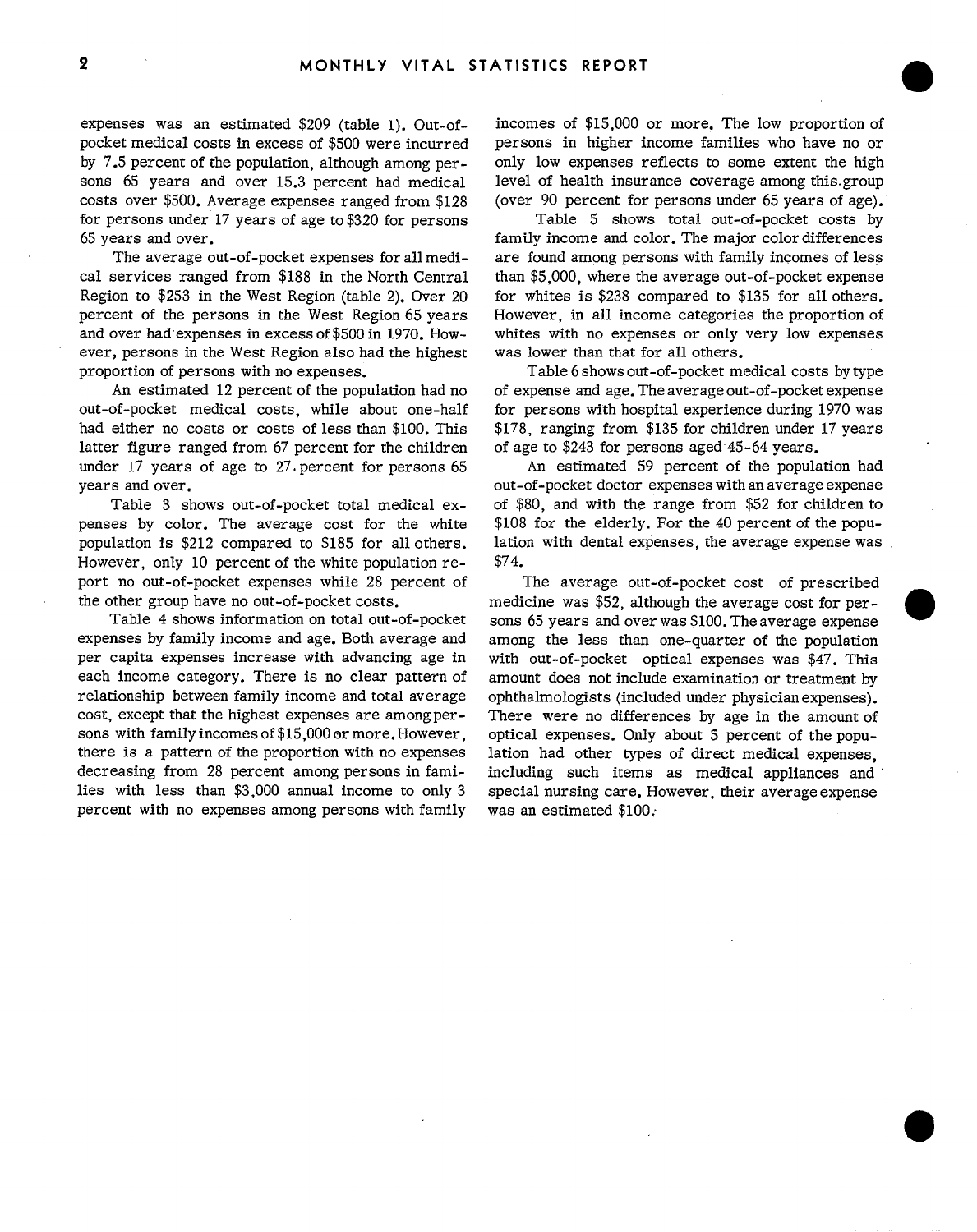|                                                      | Tota1<br>popula-                     |                             |                             |                              |                              | Health expense              |                            |                              | Average<br>expense                     | Per                              |
|------------------------------------------------------|--------------------------------------|-----------------------------|-----------------------------|------------------------------|------------------------------|-----------------------------|----------------------------|------------------------------|----------------------------------------|----------------------------------|
| Sex and age                                          | tion<br>in<br>thou-<br>sands         | No<br>expense               | Less<br>than<br>\$50        | $$50 -$<br>\$99              | $$100-$<br>\$249             | $$250-$<br>\$499            | $$500 -$<br>\$999          | \$1,000<br>or<br>more        | for<br>persons<br>with<br>expense      | capita<br>expense                |
| Both sexes                                           |                                      |                             |                             |                              | Percent distribution         |                             |                            |                              |                                        |                                  |
|                                                      |                                      |                             |                             | $12.4$   18.1   19.2         | 28.7                         | 14.1                        | 5.6                        | 2.0                          | \$209                                  | \$183                            |
|                                                      | 66,716<br>73,526<br>41,477<br>19,138 | 18.0<br>11.1<br>8.1<br>6.7  | 25.9<br>18.0<br>10.3<br>6.6 | 23.3<br>19.4<br>14.6<br>13.8 | 24.2<br>31.1<br>30.2<br>32.1 | 6.2<br>13.5<br>23.0<br>25.4 | 1.7<br>5.2<br>10.1<br>11.1 | 0.8<br>1.6<br>3.6<br>4.2     | \$128<br><b>S199</b><br>\$296<br>\$320 | \$105<br>\$177<br>\$272<br>\$299 |
| Male                                                 |                                      |                             |                             |                              |                              | $\sim$                      |                            |                              |                                        |                                  |
|                                                      | 96,801                               | 13.6                        | 20.3                        | 19.8                         | 28.2                         | 12.0                        | 4.4                        | 1.7                          | \$190                                  | \$164                            |
| 65 years and over----------------------------------- | 33,955<br>35,000<br>19,715<br>8,132  | 18.0<br>12.8<br>10.1<br>6.6 | 26.3<br>22.4<br>11.4<br>6.9 | 22.3<br>20.2<br>16.6<br>15.0 | 24.4<br>29.2<br>31.0<br>32.8 | 6.2<br>11.0<br>19.3<br>23.8 | 1.8<br>3.3<br>8.7<br>10.3  | 1.0<br>1.0<br>2.9<br>4.4     | \$138<br>\$162<br>\$268<br>\$311       | \$114<br>\$141<br>\$241<br>\$290 |
| Female                                               |                                      |                             |                             |                              |                              |                             |                            |                              |                                        |                                  |
|                                                      | 104,055                              | 11.3                        | 16.0                        | 18.7                         | 29.2                         | 16.0                        | 6.6                        | 2.3                          | \$227                                  | \$201                            |
|                                                      | 32,761<br>38,526<br>21,762<br>11,005 | 18.1<br>9.5<br>6.2<br>6.8   | 25.5<br>14.1<br>9.4<br>6.4  | 24.4<br>18.6<br>12.8<br>12.9 | 24.0<br>32.7<br>29.5<br>31.6 | 6.1<br>15.8<br>26.4<br>26.6 | 1.5<br>7.0<br>11.4<br>11.7 | $\star$<br>2.2<br>4.2<br>4.0 | \$117<br>\$232<br>\$320<br>\$327       | \$96<br>\$210<br>\$300<br>\$305  |

J.

Table 1. Percent distribution of persons by intervals of total annual out-of-pocket health expense (including insurance premiums),<br>average expense for persons with expense, and per capita expense by sex and age: United Sta **Service**  $\sim$   $\sim$   $\sim$   $\sim$   $\sim$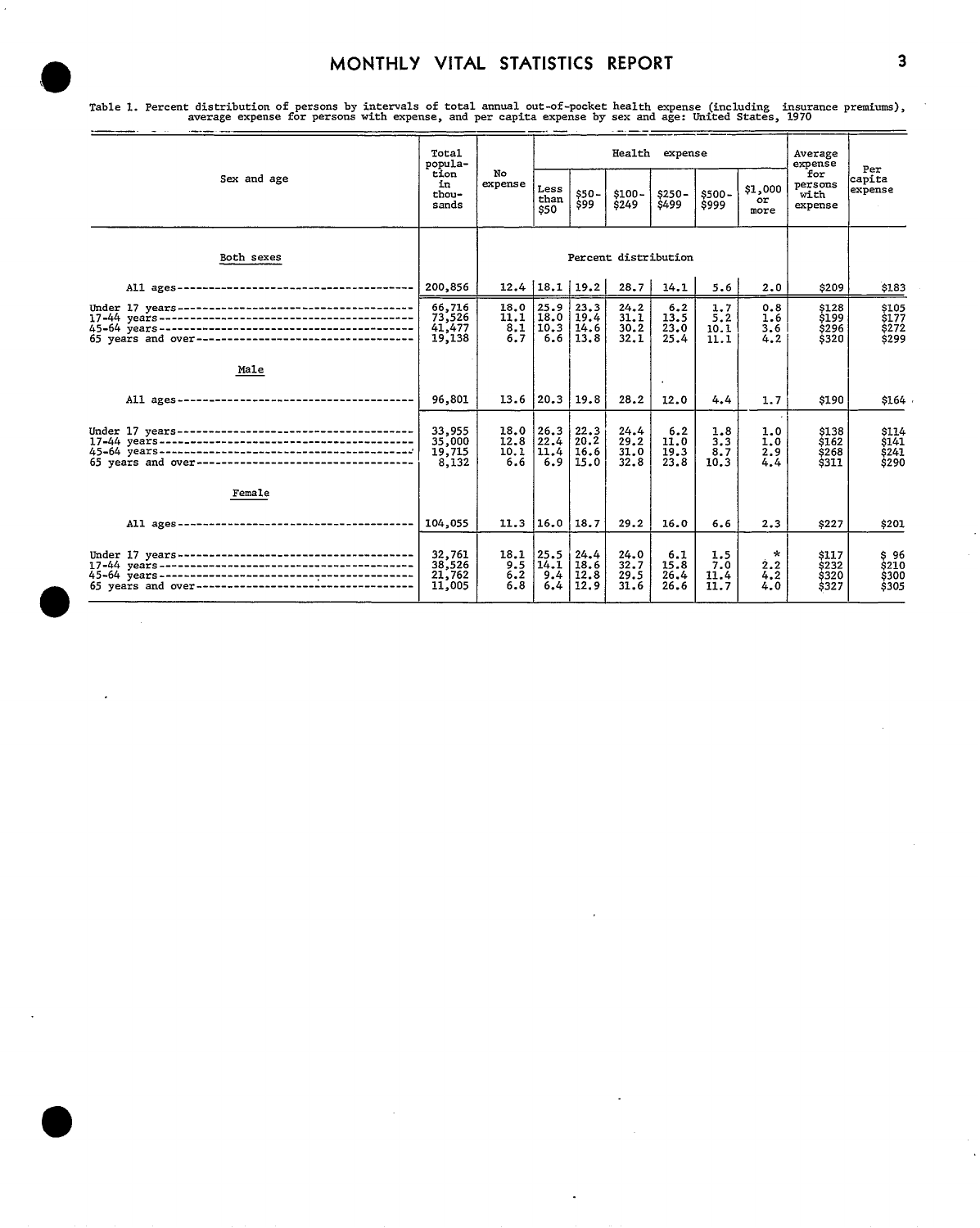able 2. It collect distribution of persons by intervals of total annual out-of-pocket health expense (including insurance premiums),<br>average expense for persons with expense, and per capita expense by geographic region and

| Geographic region and age                            | Total<br>popula-                     | No                             |                                |                              |                              | Health expense              |                            |                                  | Average<br>expense                         | Per                                   |
|------------------------------------------------------|--------------------------------------|--------------------------------|--------------------------------|------------------------------|------------------------------|-----------------------------|----------------------------|----------------------------------|--------------------------------------------|---------------------------------------|
|                                                      | tion<br>in<br>thou-<br>sands         | expense                        | Less<br>than<br>\$50           | \$50-<br>\$99                | \$100-<br>S <sub>249</sub>   | \$250-<br>\$499             | $$500-$<br>\$999           | \$1,000<br>or<br>more            | for<br>persons<br>with<br>expense          | capita<br>expense                     |
| All regions                                          |                                      |                                |                                |                              | Percent distribution         |                             |                            |                                  |                                            |                                       |
|                                                      | 200,856                              | 12.4                           | 18.1                           | 19.2                         | 28.7                         | 14.1                        | 5.6                        | 2.0                              | \$209                                      | \$183                                 |
|                                                      | 66,716<br>73,526<br>41,477<br>19,138 | 18.0<br>11.1<br>8.1<br>6.7     | 25.9<br>18.0<br>10.3<br>6,6    | 23.3<br>19.4<br>14.6<br>13.8 | 24.2<br>31.1<br>30.2<br>32.1 | 6.2<br>13.5<br>23.0<br>25.4 | 1.7<br>5.2<br>10.1<br>11.1 | 0.8<br>1.6<br>3,6<br>4.2         | \$128<br>\$199<br>\$296<br>\$320           | \$105<br>ś177<br>\$272<br>299 خ       |
| Northeast                                            |                                      |                                |                                |                              |                              |                             |                            |                                  |                                            |                                       |
|                                                      | 51,524                               | 11,3                           | 16, 8                          | 20.0                         | 31.0                         | 13.8                        | 4.9                        | 2.2                              | \$206                                      | \$183                                 |
|                                                      | 16,240<br>19,342<br>10,462<br>5,479  | 15.9<br>9.4<br>10.2<br>6.1     | 24.8<br>16.0<br>10.4<br>7.8    | 24.8<br>19.2<br>16.1<br>16.0 | 26.5<br>35.8<br>29.2<br>30.6 | 5.5<br>13.0<br>21.1<br>27.7 | 1.7<br>4.5<br>9.1<br>8.2   | $\star$<br>2,1<br>3.9<br>$\star$ | \$126<br>\$203<br>\$284<br>\$293           | \$106<br>\$184<br>\$255<br>\$275      |
| North Central                                        |                                      |                                |                                |                              |                              |                             |                            |                                  |                                            |                                       |
|                                                      | 54,928                               | 10.3                           | 20.1                           | 20.3                         | 29.2                         | 13.4                        | 5.3                        | 1.3                              | \$188                                      | \$168                                 |
|                                                      | 18,339<br>19,326<br>12,144<br>5,119  | 14.3<br>9.1<br>7.1<br>7.6      | 27.7<br>22.1<br>11.4<br>*      | 25.9<br>19.7<br>15.5<br>13.0 | 25.2<br>31.2<br>29.8<br>35.3 | 5.5<br>12.3<br>23.5<br>24.0 | *<br>4.5<br>10.3<br>12.5   | ÷<br>$\star$<br>2.4<br>$\star$   | \$107<br>\$173<br>\$272<br>\$326           | s 92<br>\$157<br>\$253<br>\$301       |
| South                                                |                                      |                                |                                |                              |                              |                             |                            |                                  |                                            |                                       |
|                                                      | 62,481                               | 13,4                           | 19.1                           | 18.9                         | 26.5                         | 14.7                        | $-5.6$                     | 1.9                              | s210                                       | \$182                                 |
|                                                      | 20,918<br>23,286<br>12,578<br>5,698  | 19.4<br>12.5<br>7.8<br>6.5     | 27.2<br>18.6<br>11.0<br>8.4    | 22.0<br>19.6<br>15.1<br>12.8 | 21.6<br>27.3<br>30.7<br>32.1 | 6.9<br>15.4<br>21.9<br>24.7 | 2.0<br>5.3<br>10.2<br>11.0 | $\ast$<br>1.4<br>3.3<br>4.5      | \$140<br>\$201<br>\$278<br>\$321           | \$113<br>s176<br>\$257<br>\$300       |
| West                                                 |                                      |                                |                                |                              |                              |                             |                            |                                  |                                            |                                       |
|                                                      | 31,924                               | 16.1                           | 14.7                           | 16.7                         | 28.2                         | 14.5                        | 6.9                        | 2.9                              | \$253                                      | \$212                                 |
| 65 years and over----------------------------------- | 11,219<br>11,572<br>6,293<br>2,841   | 24.6<br>14.5<br>7.1<br>$\star$ | 22.3<br>13.5<br>7.0<br>$\star$ | 19.3<br>18.7<br>9.6<br>12.6  | 23.8<br>30.5<br>31.6<br>29.4 | 7.0<br>12.6<br>27.6<br>24.8 | 2.0<br>7.9<br>11.1<br>14.9 | *<br>2.3<br>6.0<br>6.2           | S146<br>s <sup>238</sup><br>\$393<br>\$365 | S110<br>s203<br>\$365<br><b>\$340</b> |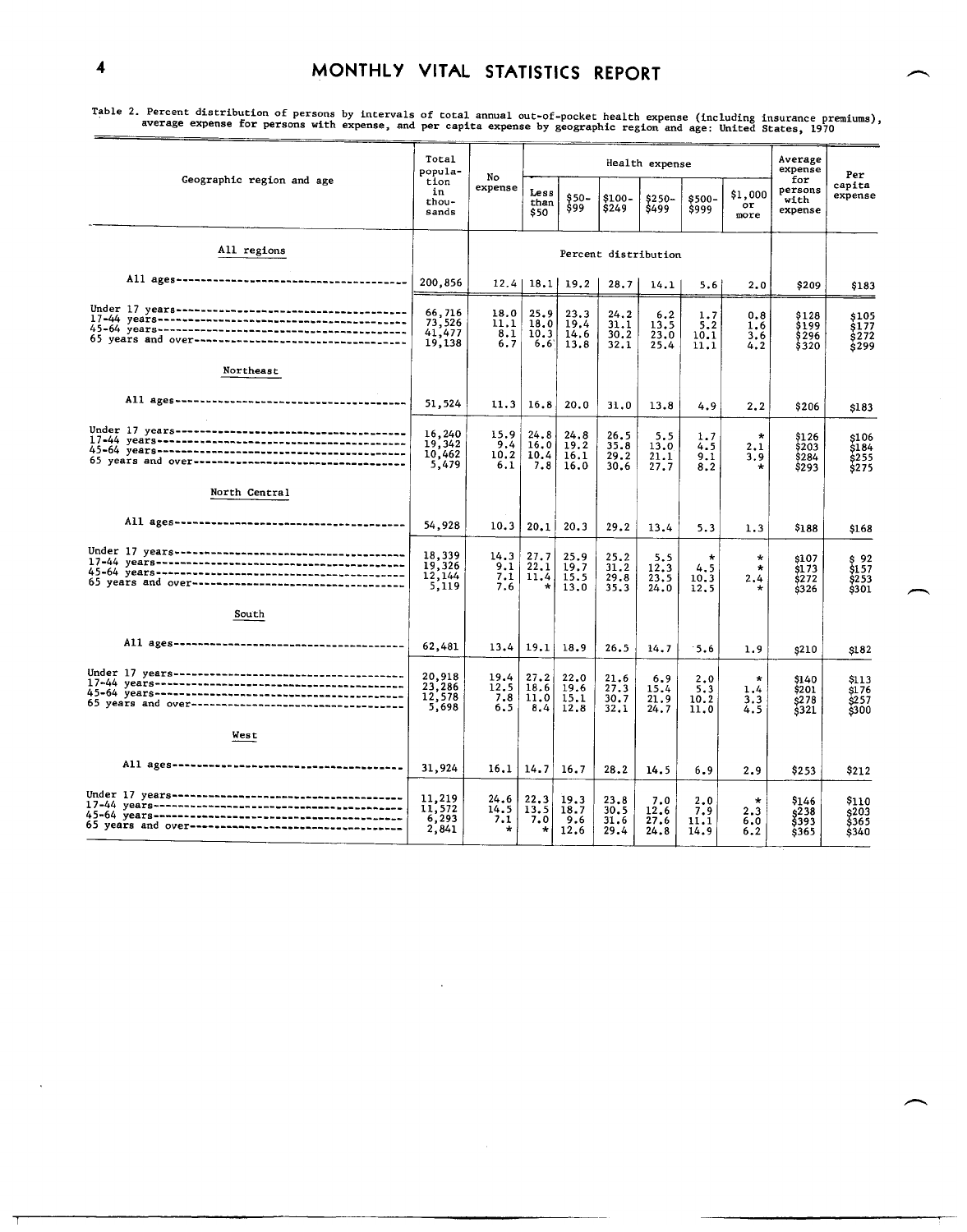|                                                      | Total<br>popula-<br>tion<br>ſn.<br>thou-<br>sands |                              |                                 |                                 |                              | Health expense                 |                                       |                                          | Average<br>expense                | Per<br><b>capita</b><br>expense             |
|------------------------------------------------------|---------------------------------------------------|------------------------------|---------------------------------|---------------------------------|------------------------------|--------------------------------|---------------------------------------|------------------------------------------|-----------------------------------|---------------------------------------------|
| Color and age                                        |                                                   | No<br>expense                | Less<br>than<br>\$50            | $$50 -$<br>\$99                 | $$100-$<br>\$249             | $$250 -$<br>\$499              | $$500 -$<br>\$999                     | \$1,000<br>or<br>more                    | for<br>persons<br>with<br>expense |                                             |
| Total                                                |                                                   | Percent distribution         |                                 |                                 |                              |                                |                                       |                                          |                                   |                                             |
|                                                      | 200,856                                           |                              | $12,4$   18.1   19.2            |                                 | 28.7                         | 14.1                           | 5.6                                   | 2.0                                      | \$209                             | \$183                                       |
|                                                      | 66,716<br>73,526<br>41, 477<br>19,138             | 18.0<br>11.1<br>8.1<br>6.7   | 25.9<br>18.0<br>10.3<br>6.6     | 123.3<br>19.4<br>14.6<br>13.8   | 24.2<br>31.1<br>30.2<br>32.1 | 6.2<br>13.5<br>23.0<br>25.4    | 1.7<br>5.2<br>10.1<br>11.1            | 0.8<br>1.6<br>3,6<br>4.2                 | \$128<br>\$199<br>\$296<br>\$320  | \$105<br>$\frac{1}{2177}$<br>\$272<br>\$299 |
| White                                                |                                                   |                              |                                 |                                 |                              |                                |                                       |                                          |                                   |                                             |
|                                                      | 175,899                                           | 10.3                         | 17.5                            | 19.7                            | 30.1                         | 14.7                           | 5.8                                   | 2.0                                      | \$212                             | \$190                                       |
| 65 years and over----------------------------------- | 56.263<br>64,562<br>37,491<br>17,583              | 14.2<br>9.7<br>7.3<br>5.8    | 25.7<br>17.6<br>9.7<br>5.9      | 24.5<br> 19.9<br>14.5<br>13.7   | 26.5<br>31.9<br>31.1<br>32.5 | 6.7<br>13.8<br>23.5<br>26.3    | 1.7<br>5.4<br>10.3<br>11.4            | 0.6<br>1.6<br>3.7<br>4.3                 | \$126<br>\$201<br>\$300<br>\$327  | \$108<br>\$181<br>\$279<br>\$308            |
| All other                                            |                                                   |                              |                                 |                                 | $\bullet$                    |                                |                                       |                                          |                                   |                                             |
|                                                      | 24,958                                            | 28.1                         | 22.6                            | 15.9                            | 18.5                         | 9.4                            | 3.7                                   | 1.8                                      | \$185                             | \$133                                       |
| 65 years and over----------------------------------- | 10,453<br>8.964<br>3,986<br>1,555                 | 39.5<br>21.3<br>15.8<br>19.5 | 26.9<br>21.2<br>16.5<br>$\star$ | 16.4<br>15.3<br>16.2<br>$\star$ | 11.0<br>24.6<br>22.0<br>27.0 | 3.3<br>11.7<br>18.8<br>$\star$ | $\mathbf{x}$<br>4.0<br>7.8<br>$\star$ | $\star$<br>$\star$<br>$\star$<br>$\star$ | \$146<br>\$189<br>\$244<br>\$219  | \$89<br>\$148<br>\$205<br>\$176             |

Table 3. Percent distribution of persons by intervals of total annual out-of-pocket health expense (including insurance premiums),<br>average expense for persons with expense, and per capita expense by color and age: United S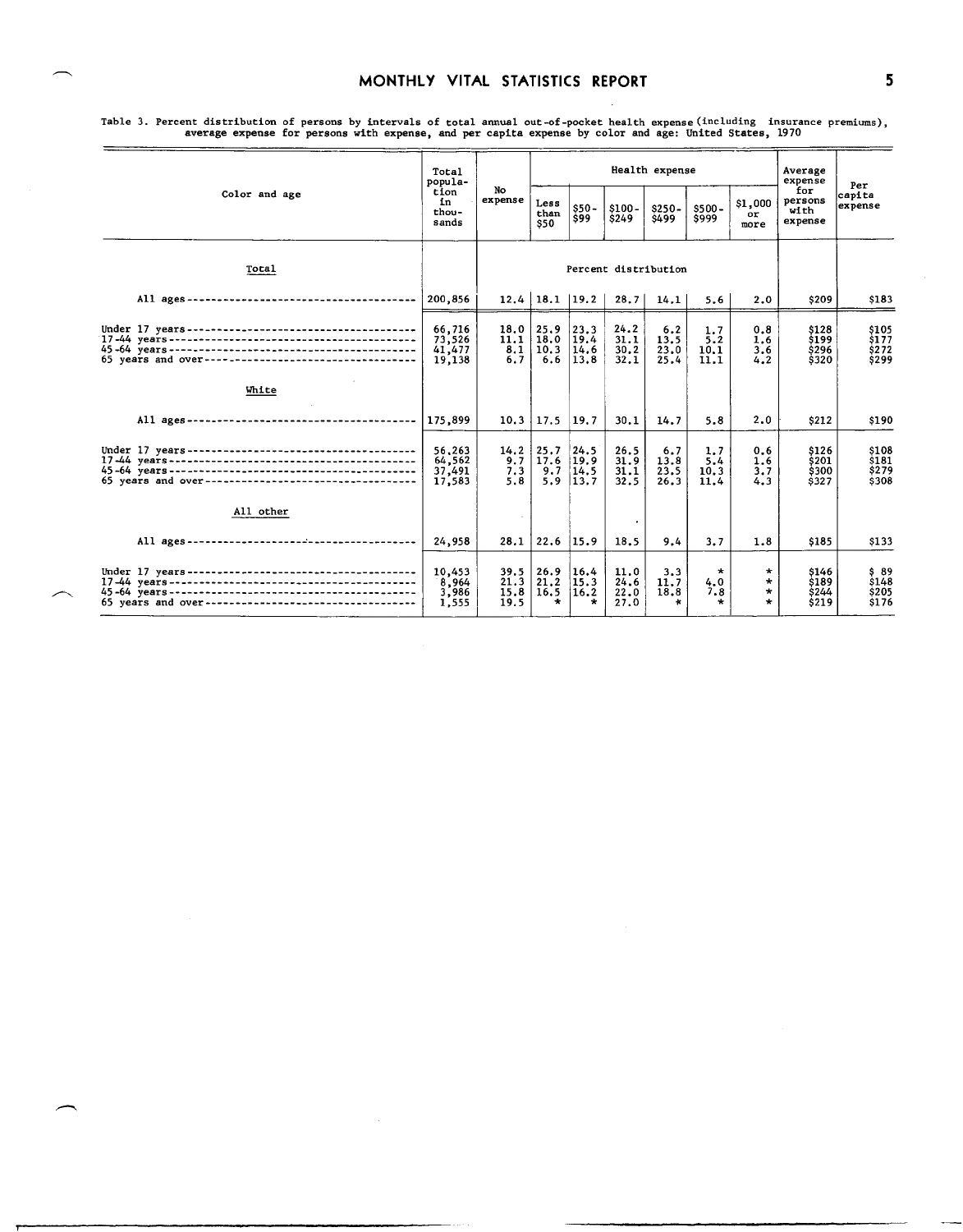Table 4. Percent distribution of persons by intervals of total annual out-of-pocket health expense (including insurance premiums),<br>average expense for persons with expense, and per capita expense by family income and age:

|                                                      | Total<br>popula-                          |                                 |                                    |                              |                                  | Health expense                  |                                   |                                          |                                              |                                        |  |
|------------------------------------------------------|-------------------------------------------|---------------------------------|------------------------------------|------------------------------|----------------------------------|---------------------------------|-----------------------------------|------------------------------------------|----------------------------------------------|----------------------------------------|--|
| Family income and age                                | tion<br>in<br>thou-<br>sands              | No<br>expense                   | Less<br>than<br>\$50               | \$50-<br>\$99                | \$100~<br>\$249                  | \$250-<br>\$499                 | \$500-<br>\$999                   | \$1,000<br>or<br>more                    | expense<br>for<br>persons<br>with<br>expense | Per<br>capita<br>expense               |  |
| All incomes1                                         |                                           |                                 |                                    |                              | Percent distribution             |                                 |                                   |                                          |                                              |                                        |  |
|                                                      | 200,856                                   | 12.4                            |                                    | $18.1$   19.2                | 28.7                             | 14.1                            | 5.6                               | 2.0                                      | \$209                                        | \$183                                  |  |
|                                                      | 66,716<br>73,526<br>41,477<br>19,138      | 18.0<br>11.1<br>8.1<br>6.7      | 25.9<br>18.0<br>10.3<br>6.6        | 23.3<br>19.4<br>14.6<br>13.8 | 24.2<br>31.1<br>30.2<br>32.1     | 6,2<br>13.5<br>23.0<br>25.4     | $\frac{1}{5}$ : 2<br>10.1<br>11.1 | 0.8<br>1.6<br>3.6<br>4.2                 | \$128<br>\$199<br>\$296<br><b>}320</b>       | \$105<br>$\frac{15}{272}$<br>\$299     |  |
| Less than \$3,000                                    |                                           |                                 |                                    |                              |                                  |                                 |                                   |                                          |                                              |                                        |  |
|                                                      | 23,077                                    | 27.7                            | 18, 2                              | 13.3                         | 21,6                             | 12.5                            | 4.7                               | 2.0                                      | \$216                                        | \$156                                  |  |
| \$3,000-\$4,999                                      | 5, 387<br>6, 137<br>4, 377<br>7,176       | 47.4<br>33.0<br>22.5<br>11.4    | $\frac{28.7}{24.7}$<br>13.5<br>7.5 | 11.9<br>11.3<br>10.0<br>18.1 | 8.1<br>20.5<br>25.1<br>30.5      | 6.3<br>18.2<br>21.8             | $\star$<br>$\star$<br>6.9<br>7.9  | $\Lambda$<br>$\star$<br>$\star$<br>÷     | \$ 86<br>\$165<br>\$281<br>\$274             | \$45<br>\$110<br>\$218<br>\$242        |  |
|                                                      | 21,040                                    | 20.6                            | 19.2                               | 13.8                         | 25.2                             | 13.7                            | 5.1                               | 2.3                                      | s218                                         | \$173                                  |  |
|                                                      | 6,677<br>$6,153$<br>4,450<br>3,760        | 34.4<br>18.9<br>15.8<br>÷       | 30.2<br>20.6<br>12.8<br>$\ast$     | 16.2<br>14.7<br>10.6<br>11.6 | 15.1<br>27.2<br>29.3<br>36.0     | 3.5<br>11.0<br>20.6<br>28.7     | ÷<br>6.0<br>6.5<br>10.6           | $\star$<br>$\star$<br>$\star$<br>$\star$ | \$ 89<br>\$199<br>\$281<br>$\frac{1}{3}341$  | \$161<br>\$236<br>\$329                |  |
| \$5,000-\$6,999                                      |                                           |                                 |                                    |                              |                                  |                                 |                                   |                                          |                                              |                                        |  |
|                                                      | 27,787                                    | 16.8                            | 22.1                               | 17.6                         | 23.6                             | 13.0                            | 5.3                               | 1.7                                      | \$197                                        | \$164                                  |  |
|                                                      | 10,501<br>10,087<br>$\frac{4,646}{2,553}$ | 27.2<br>13.7<br>7.5<br>$\star$  | $29.6$<br>$20.7$<br>13.9<br>11.0   | 18.7<br>19.4<br>14.6<br>10.8 | 14.7<br>26.4<br>31.8<br>34.3     | 6.1<br>13.0<br>22.2<br>24.8     | $2.3$<br>$5.3$<br>7.7<br>13.7     | 头<br>$\star$<br>$\star$<br>$\star$       | \$153<br>ś187<br><b>\$243</b><br>š295        | \$111<br>\$161<br><b>s225</b><br>\$286 |  |
| \$7,000-\$9,999                                      |                                           |                                 |                                    |                              |                                  |                                 |                                   |                                          |                                              |                                        |  |
|                                                      | 42,704                                    | 10.2                            | 20.0                               | 22.4                         | 28.3                             | 13.0                            | 4.8                               | 1.4                                      | \$181                                        | \$163                                  |  |
|                                                      | 15,104<br>16,851<br>8,647<br>2,102        | 14.7<br>$\frac{9.5}{5.8}$       | $26.9$<br>$20.1$<br>10.8           | $^{27.7}_{22.6}$<br>16.1     | $24 - 3$<br>30.0<br>30.4<br>35.3 | $4.9$<br>$12.3$<br>24.3<br>32.8 | $\star$<br>4.8<br>9.4<br>15.2     | $\star$<br>÷<br>3,2                      | s109<br>šī 74<br>\$276<br>5333               | s 93<br>\$157<br>\$260<br><b>\$330</b> |  |
| \$10,000-14,999                                      |                                           |                                 |                                    |                              |                                  |                                 |                                   |                                          |                                              |                                        |  |
|                                                      | 49,743                                    | 5.9                             | 18.5                               | 21.1                         | 33.8                             | 13.8                            | 5.3                               | 1.7                                      | \$200                                        | \$188                                  |  |
|                                                      | 18,497<br>19,972<br>9,774<br>1,500        | 6.8<br>5.9<br>4.6<br>÷          | 25.7<br>16.8<br>9.8<br>$\star$     | 26.4<br>19.7<br>14.9         | 31.4<br>35.8<br>34.3<br>31.3     | 6.8<br>14.9<br>22.7<br>29.6     | 1.8<br>5.1<br>10.9<br>16.5        | 1.8<br>2.9                               | \$134<br>\$207<br>\$290<br>\$318             | \$125<br>\$195<br>\$277<br>\$312       |  |
| \$15,000 or more                                     |                                           |                                 |                                    |                              |                                  |                                 |                                   |                                          |                                              |                                        |  |
|                                                      | 29,465                                    | 3.3                             | 9.8                                | 21.4                         | 35.1                             | 19.0                            | 8.2                               | 3.4                                      | \$263                                        | \$254                                  |  |
| 65 years and over----------------------------------- | 8,572<br>11,884<br>7,839<br>1,171         | 4.5<br>3.1<br>$\ast$<br>$\star$ | 14.9<br>9.4<br>5.1<br>÷            | 27.1<br>21,0<br>16.0<br>÷    | 37.8<br>37.6<br>29.4<br>26.7     | 11.6<br>18.6<br>26.8<br>25.3    | 3.3<br>7.1<br>14.7                | $\star$<br>3.1<br>5.5                    | <b>\$161</b><br>S247<br>\$370<br>\$448       | \$154<br>\$239<br>\$361<br>\$439       |  |

1Includes persons with unknown incomes.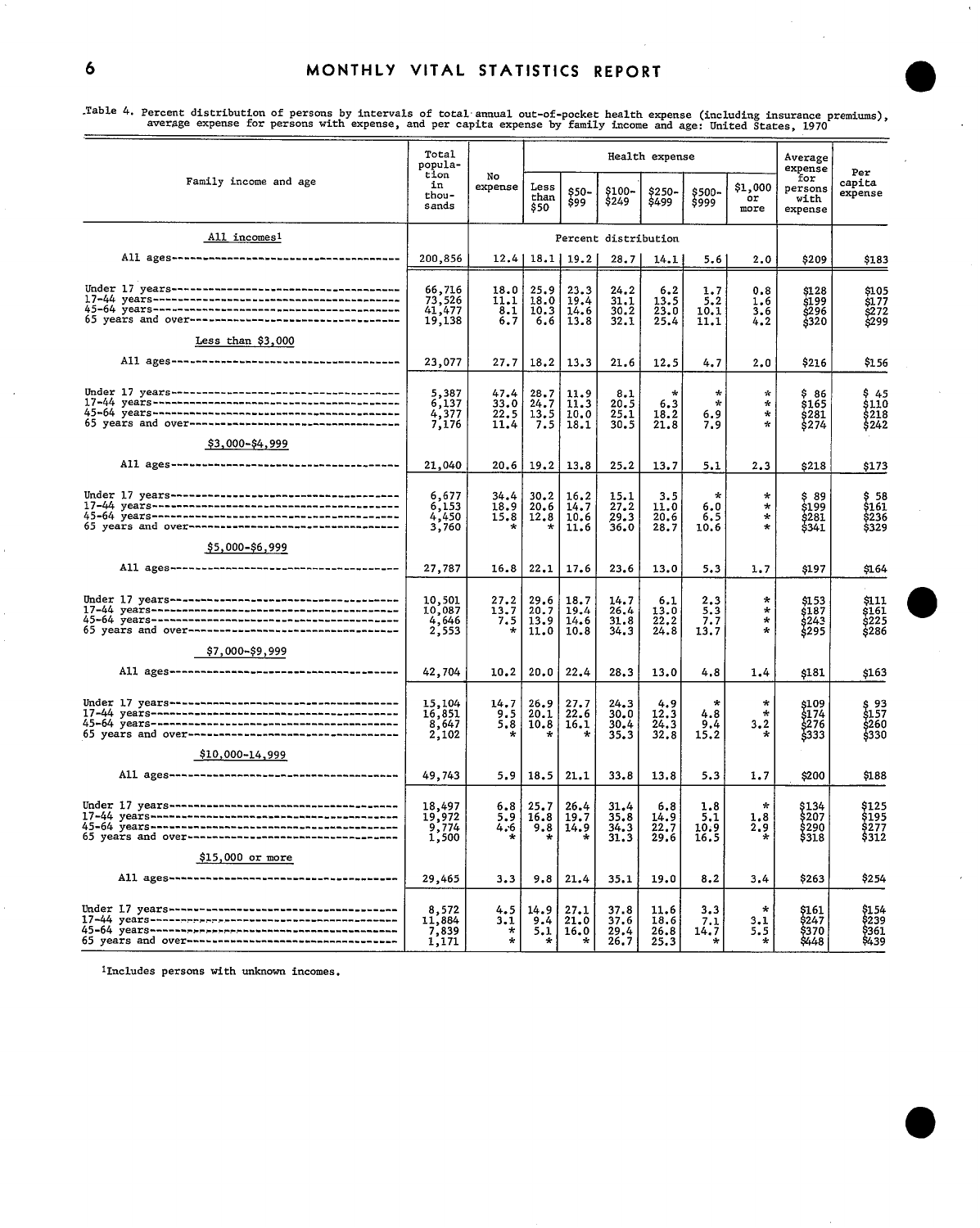rable 5. Percent distribution of persons by intervals of total annual out-of-pocket health expense (including insurance premiums),<br>average expense for persons with expense, and per capita expense by family income, color, a

|                               | Total<br>popula-                     |                                   |                                    |                                                        |                                     | Health expense                          |                              |                                          | Average<br>expense                     | Per<br>capita<br>expense            |  |
|-------------------------------|--------------------------------------|-----------------------------------|------------------------------------|--------------------------------------------------------|-------------------------------------|-----------------------------------------|------------------------------|------------------------------------------|----------------------------------------|-------------------------------------|--|
| Family income, color, and age | tion<br>in<br>thou-<br>sands         | No<br>expense                     | Less<br>than<br>\$50               | \$50-<br>\$99                                          | \$100-<br>\$249                     | $$250-$<br>\$499                        | \$500-<br>\$999              | \$1,000<br>or<br>more                    | for<br>persons<br>with<br>expense      |                                     |  |
| ALL INCOMES1                  |                                      |                                   | Percent distribution               |                                                        |                                     |                                         |                              |                                          |                                        |                                     |  |
| Total                         |                                      |                                   |                                    |                                                        |                                     |                                         |                              |                                          |                                        |                                     |  |
|                               | 200,856                              | 12.41                             | 18.1                               | 19.2                                                   | 28.7                                | 14.1                                    | 5.6                          | 2.0                                      | \$209                                  | \$183                               |  |
|                               | 66,716<br>73,526<br>41,477<br>19,138 | 18.0<br>11.1<br>8.1<br>6.7        | 25.9<br>18.0<br>10.3<br>6.6        | $23.3$<br>$19.4$<br>$14.6$<br>13.8                     | 24.2<br>31.1<br>$\frac{30.7}{32.1}$ | 6.2<br>13.5<br>23.0<br>25.4             | 1.7<br>5.2<br>10.1<br>11.1   | 0.8<br>1.6<br>3.6<br>4.2                 | \$128<br>\$199<br>\$296<br>\$320       | \$105<br>\$177<br>\$272<br>\$299    |  |
| White                         | 175,899                              | 10.3                              | 17.5                               | 19.7                                                   | 30.1                                | 14.7                                    | 5.8                          | 2.0                                      | \$212                                  | \$190                               |  |
|                               | 56,263<br>64,562<br>37,491<br>17,583 | 14.2<br>9.7<br>7.3<br>5.8         | 25.7<br>17.6<br>9.7<br>5.9         | 24.5<br>19.9<br>14.5<br>13.7                           | 26.5<br>31.9<br>31.1<br>32.5        | 6.7<br>13.8<br>23.5<br>26.3             | 1.7<br>5.4<br>10.3<br>11.4   | 0.6<br>1.6<br>3.7<br>4.3                 | \$126<br>\$201<br>\$300<br>\$327       | \$108<br>\$181<br>\$279<br>\$308    |  |
| All other                     |                                      |                                   |                                    |                                                        |                                     |                                         |                              |                                          |                                        |                                     |  |
|                               | 24,958                               | 28.1                              | 22.6                               | 15.9                                                   | 18.5                                | 9.4                                     | 3.7                          | 1.8                                      | \$185                                  | \$133                               |  |
|                               | 10,453<br>8,964<br>1,555             | 39.5<br>21.3<br>15.8<br>19.5      | 26.9<br>21.2<br>16.5<br>÷          | $\frac{16.4}{15.3}$<br>16.2<br>÷                       | 11.0<br>24.6<br>22.0<br>27.0        | 3.3<br>11.7<br>18.8<br>$\star$          | $\star$<br>4.0<br>7.8<br>÷   | $\star$<br>$\star$<br>$\star$<br>$\star$ | \$146<br>\$189<br>\$244<br>\$219       | \$ 89<br>\$148<br>\$205<br>\$176    |  |
| LESS THAN \$5,000             |                                      |                                   |                                    |                                                        |                                     |                                         |                              |                                          |                                        |                                     |  |
| Total                         |                                      |                                   |                                    |                                                        |                                     |                                         |                              |                                          |                                        |                                     |  |
|                               | 44,118                               | 24.2                              | 18.7                               | 13.6                                                   | 23.4                                | 13.1                                    | 4.9                          | 2.2                                      | \$217                                  | \$164                               |  |
|                               | 12,064<br>12,290<br>8,828<br>10,936  | 40.0<br>25.7<br>19.0<br>8.7       | 29.6<br>$\frac{22.6}{13.2}$<br>6.3 | 14.4<br>$\overline{13.1}$<br>$\overline{10.4}$<br>15.8 | 12.1<br>$\frac{24.0}{27.3}$<br>32.4 | 3.1<br>8.7<br>19.4<br>24.2              | ÷<br>4.4<br>6.7<br>8.9       | $\star$<br>$\star$<br>4.1<br>3.7         | \$ 88<br>\$184<br>\$281<br>5299        | \$ 53<br>\$137<br>\$228<br>\$273    |  |
| White                         |                                      |                                   |                                    |                                                        |                                     |                                         |                              |                                          |                                        |                                     |  |
|                               | 33,560                               | 20.7                              | 15.4                               | 14.0                                                   | 26.5                                | 15.5                                    | 5.5                          | 2.5                                      | \$238                                  | \$188                               |  |
|                               | 7,570<br>9,103<br>7,076<br>9,810     | 35.4<br>24.3<br>18.0<br>7.6       | 27.6<br>19.1<br>11.4<br>5.1        | 16.1<br>13.2<br>9.7<br>16.0                            | 15.7<br>26.0<br>29.7<br>33.3        | 4.6<br>10.1<br>21.0<br>25.1             | $\star$<br>5.2<br>6.3<br>8.9 | $\ast$<br>$\star$<br>4.0<br>3.9          | S 98<br>\$208<br>\$286<br>\$306        | $$158$<br>$$158$<br>$$235$<br>\$283 |  |
| All other                     | 10,558                               | 35.7                              | 29.4                               | 12.3                                                   | 13.2                                | 5.2                                     | 3.2                          | $\star$                                  | \$135                                  | \$87                                |  |
|                               |                                      |                                   |                                    |                                                        |                                     |                                         |                              |                                          |                                        |                                     |  |
|                               | 4,493<br>3,187<br>1,752<br>1,127     | 47.7<br>29.7<br>23.3<br>$\star$ 1 | 32.8<br>32.4<br>20.7<br>*          | 11.5<br>$\frac{12.6}{*}$<br>*                          | 6.2<br>$\frac{18.2}{17.1}$<br>* l   | $\star$<br>$\star$<br>$\ast$<br>$\star$ | ÷<br>$\star$<br>$\star$<br>÷ | $\star$<br>$\star$<br>$\star$<br>$\star$ | \$ 66<br>\$110<br><b>S257</b><br>\$215 | \$35<br>\$77<br>\$197<br>\$174      |  |

<sup>1</sup>Includes persons with unknown income.

 $\cdot$ 

 $\ddot{\phantom{a}}$ 

 $\mathcal{P}$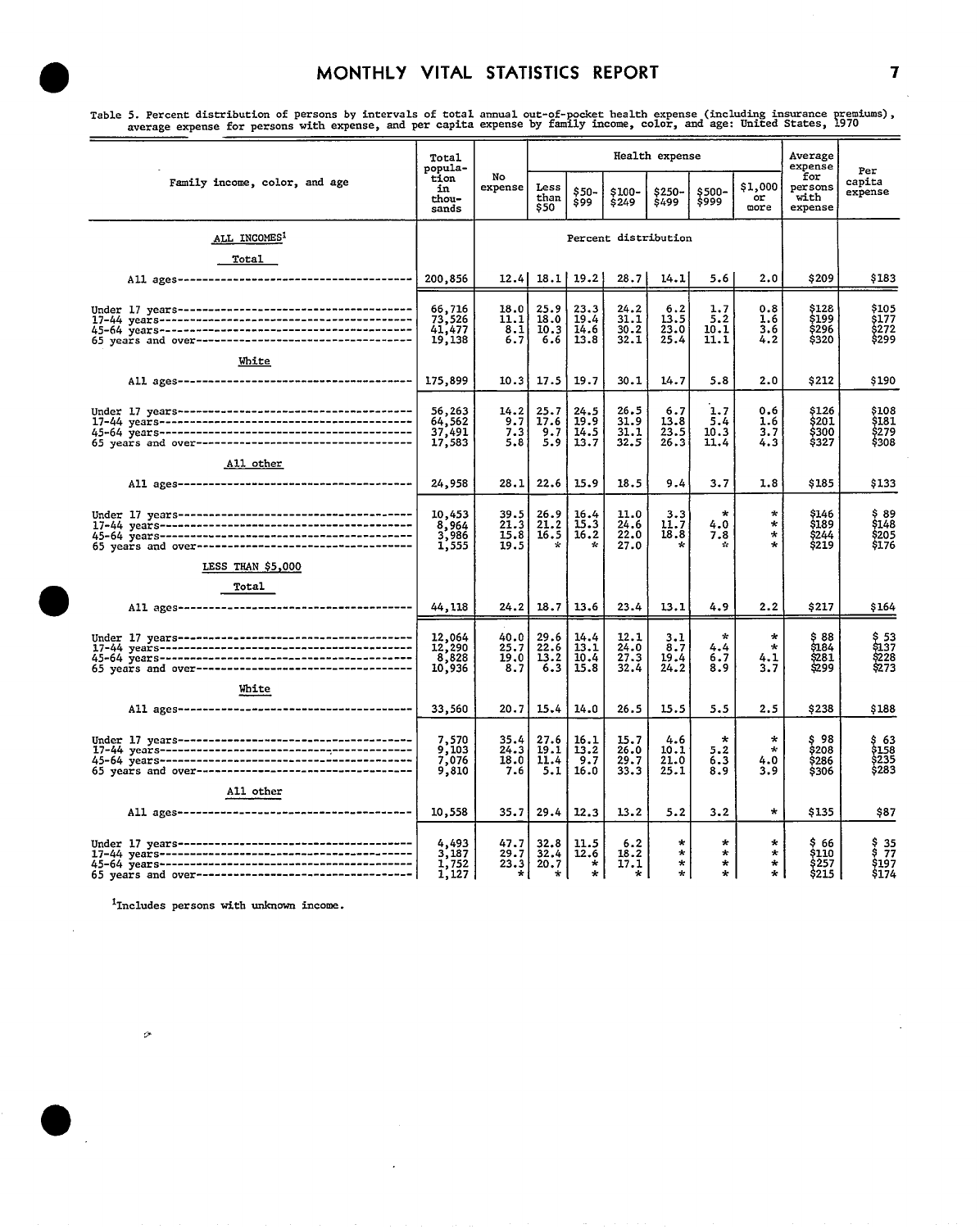able 5. Fertient useful transformation of persons by intervals of total annual out-of-pocket health expense (including insurance premiums),<br>average expense for persons with expense, and per capita expense by family income,

|                                                     | Total<br>popula-                    |                                    |                                    |                                    | Health expense                     |                                 | Average<br>expense                       |                                          |                                         |                                               |
|-----------------------------------------------------|-------------------------------------|------------------------------------|------------------------------------|------------------------------------|------------------------------------|---------------------------------|------------------------------------------|------------------------------------------|-----------------------------------------|-----------------------------------------------|
| Family income, color, and age                       | tion<br>in.<br>thou-<br>sands       | No<br>expense                      | Less<br>than<br>\$50               | \$50-<br>\$99                      | \$100-<br>\$249                    | \$250-<br>\$499                 | \$500-<br>\$999                          | \$1,000<br>or<br>pore                    | for<br>persons<br>with<br>expense       | Per<br>capita<br>expense                      |
| <u>§5,00</u> 0-\$9,999                              |                                     |                                    |                                    |                                    |                                    | Percent distribution            |                                          |                                          |                                         |                                               |
| <b>Total</b>                                        |                                     |                                    |                                    |                                    |                                    |                                 |                                          |                                          |                                         |                                               |
|                                                     | 70,492                              | 12.9 <sub>1</sub>                  | $20.8$                             | 20.5                               | 26.4                               | 13.0                            | 5.0                                      | 1.5                                      | \$187                                   | \$163                                         |
|                                                     | 25,605<br>26,937<br>13,294<br>4,656 | 19.8<br>11.1<br>6.4<br>$\star$     | 28.0<br>20.3<br>11.9<br>8.2        | 24.0<br>21.4<br>15.5<br>9.1        | 20.4<br>28.6<br>30.9<br>34.8       | 5.4<br>12.6<br>23.6<br>28.3     | 1.4<br>5.0<br>8.8<br>14.3                | 1.0<br>1.0<br>2.9<br>$\star$             | \$125<br>\$179<br>\$264<br>\$312        | \$100<br>\$159<br>\$248<br>\$305              |
| White                                               |                                     |                                    |                                    |                                    |                                    |                                 |                                          |                                          |                                         |                                               |
|                                                     | 61,814                              | 11.3                               | 21.1                               | 20.9                               | 27.0                               | 13.2                            | 5.1                                      | 1.4                                      | \$184                                   | \$163                                         |
|                                                     | 21,755<br>23,676<br>11,955<br>4,428 | 17.1<br>10.3<br>5.6<br>÷           | 29.0<br>21.0<br>11.7<br>8,0        | 24.5<br>22.5<br>15.4<br>8.4        | 21.9<br>28.3<br>31.2<br>34.0       | 5.8<br>11.7<br>24.4<br>29.1     | 1.2<br>5.1<br>8.7<br>15.1                | ÷<br>1,1<br>2.9<br>$\star$               | $\frac{$111}{$178}$<br>\$266<br>\$321   | \$ 92<br>\$159<br><b>s251</b><br><b>\$313</b> |
| All other                                           |                                     |                                    |                                    |                                    |                                    |                                 |                                          |                                          |                                         |                                               |
|                                                     | 8,678                               | 24.5                               | 18.3                               | 17.5                               | 22.3                               | 11.2                            | 4.3                                      | $\star$                                  | \$215                                   | \$162                                         |
|                                                     | 3,850<br>3,261<br>1,339<br>228      | 36.l<br>16.9<br>$\star$<br>$\star$ | 22.3<br>15.6<br>$\star$<br>$\star$ | 21.2<br>13.0<br>$\star$<br>$\star$ | 11.4<br>31.0<br>27.6               | $\star$<br>18.9<br>÷<br>$\star$ | $\star$<br>$\star$<br>$\star$<br>$\star$ | ÷<br>$\star$<br>$\pm$<br>$\star$         | \$239<br>\$185<br>\$249<br>\$142        | \$153<br><b>\$154</b><br>\$215<br>\$142       |
| \$10,000 AND OVER                                   |                                     |                                    |                                    |                                    |                                    |                                 |                                          |                                          |                                         |                                               |
| Total                                               |                                     |                                    |                                    |                                    |                                    |                                 |                                          |                                          |                                         |                                               |
|                                                     | 79,208                              | 4.9                                | 15.3                               | 21.2                               | 34.3                               | 15.7                            | 6.3                                      | 2.3                                      | \$223                                   | \$212                                         |
|                                                     | 27,069<br>31,856<br>17,612<br>2,671 | 6.1<br>4.9<br>3.7<br>÷             | 22.3<br>14.1<br>7.7<br>$\star$     | 26.6<br>20.2<br>15.4<br>15,1       | 33.5<br>36.5<br>32.1<br>29.3       | 8.3<br>16.3<br>24.5<br>27.7     | 2.3<br>5.8<br>12.6<br>13.9               | 0.9<br>2.3<br>4.0                        | \$143<br>\$222<br>\$326<br>\$376        | \$134<br><b>\$211</b><br>\$314<br>S369        |
| White                                               |                                     |                                    |                                    |                                    |                                    |                                 |                                          |                                          |                                         |                                               |
|                                                     | 74,802                              | 4.5 I                              | 15,1                               | 21.2                               | 34.7                               | 15.8                            | 6.5                                      | 2.2                                      | \$223                                   | \$213                                         |
|                                                     | 25,531<br>29,778<br>16,901<br>2,592 | 5.5<br>4.4<br>3,7<br>$\star$       | 22.0<br>14.1<br>7.5                | 27.0<br>20.0<br>15.1<br>15.5       | 34.0<br>37.2<br>32.4<br>29.5       | 8,2<br>16.7<br>24.1<br>28.3     | 2.4<br>5.8<br>13.0<br>14.0               | 0.9<br>2.0<br>4.2                        | \$144<br>\$218<br><b>\$331</b><br>\$371 | \$136<br>\$208<br>\$318<br>\$365              |
| All other                                           |                                     |                                    |                                    |                                    |                                    |                                 |                                          |                                          |                                         |                                               |
|                                                     | 4,406                               | 11.5                               | 18.6                               | 21.5                               | 26.1                               | 14.6                            | 4.0                                      | 3.7                                      | \$221                                   | \$196                                         |
| 65 years and over---------------------------------- | 1,538<br>2,078<br>711<br>79         | 15.0<br>12.1<br>$\star$<br>$\star$ | 27.8<br>14.3<br>$\star$            | 20.0<br>23.5<br>*<br>$\star$       | 25.2<br>26.7<br>$\star$<br>$\star$ | 10.3<br>35.4                    | $\star$<br>$\star$<br>$\star$<br>÷       | $\star$<br>$\star$<br>$\star$<br>$\star$ | \$119<br>\$283<br>\$224<br>×            | <b>\$101</b><br>\$249<br>S2 19                |

**1**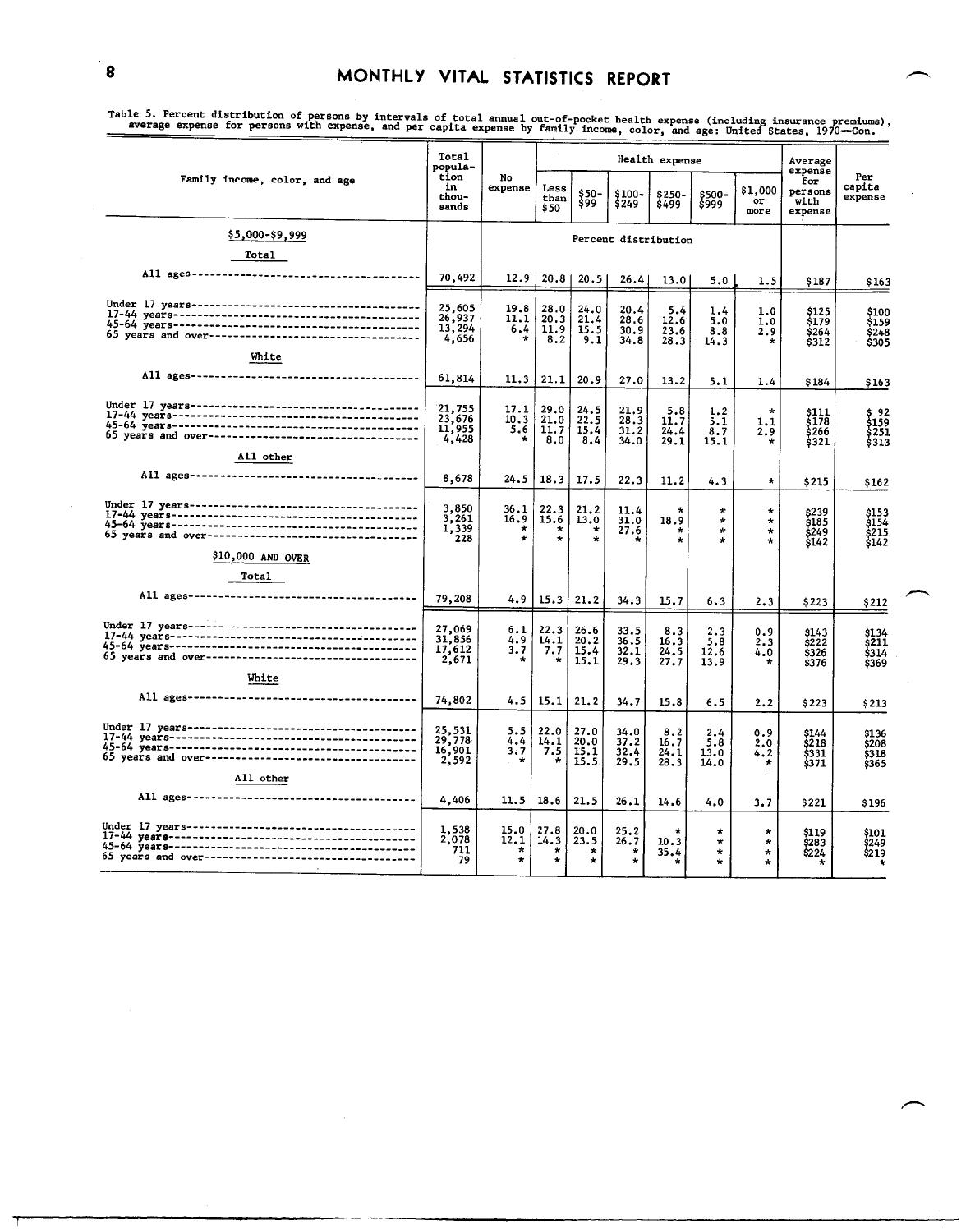|     | Total<br>popula-                     |                              |                                              |                          | Health expense                |                                              |                                          | Average<br>expense                                      |                                      |
|-----|--------------------------------------|------------------------------|----------------------------------------------|--------------------------|-------------------------------|----------------------------------------------|------------------------------------------|---------------------------------------------------------|--------------------------------------|
| Age | tion<br>in<br>thou-<br>sands         | No<br>expense                | Less<br>than<br>\$50                         | $$50-$<br>\$99           | \$100-<br>\$249               | $$250-$<br>\$499                             | \$500<br>or<br>more                      | for<br>persons<br>with<br>expense                       | Per<br>capita<br>expense             |
|     |                                      |                              |                                              |                          | Percent distribution          |                                              |                                          |                                                         |                                      |
|     |                                      |                              |                                              |                          | Hospital expense              |                                              |                                          |                                                         |                                      |
|     | 200,856                              | $88.2$                       | $5.3 \;$                                     | 2,1                      | 2.1                           | 1.2                                          | 1.1                                      | \$178                                                   | \$21                                 |
|     | 66,716<br>73,526<br>41,477<br>19,138 | 90.6<br>87.2<br>88.2<br>83.6 | 5,6<br>5.7<br>4,6<br>4.4                     | 1.4<br>1.9<br>1.9<br>5.7 | 1.2<br>2.3<br>2.5<br>3,4      | 0.5<br>1.9<br>1,1<br>*                       | 0.7<br>0.9<br>1.7<br>1.9                 | \$135<br>\$164<br>š243<br>\$204                         | \$13<br>\$21<br>\$29<br>\$34         |
|     |                                      | Doctor expense               |                                              |                          |                               |                                              |                                          |                                                         |                                      |
|     | 200,856                              | 41.11                        | $32.1 \mid 13.3$                             |                          | 9.7                           | 2.7                                          | 1.1                                      | \$80                                                    | \$47                                 |
|     | 66,716<br>73,526<br>41,477<br>19,138 | 46.9<br>40.0<br>36.3         | 35.9<br>32.7<br>28,8<br>$36.1$   23.8   18.1 | 10.8<br>12.9<br>15.8     | 5.1<br>10.1<br>13.5<br>16.2   | 1.0<br>3.2<br>3.9<br>3.9                     | 0.4<br>1.1<br>1.7<br>1.9                 | \$52<br>$\frac{1}{3}$ $\overline{82}$<br>\$101<br>\$108 | s27<br>s49<br>ś 64<br>\$69           |
|     | Dental expense                       |                              |                                              |                          |                               |                                              |                                          |                                                         |                                      |
|     | 200,856                              |                              | $60.0$   25.2                                | 6.7                      | 5.4                           | 2.1                                          | 0.7                                      | S 74                                                    | \$29                                 |
|     | 66,716<br>73,526<br>41,477<br>19,138 | 64.5<br>53.5<br>57.4         | 26.3<br>28.1<br>23.4<br>$74.8$   13.7        | 4.7<br>8,4<br>7.4<br>5.2 | 3.1<br>6.9<br>7.1<br>4.0      | 1.1<br>2,2<br>3,4<br>1.8                     | $\star$<br>0, 9<br>1.2<br>$\star$        | \$50<br>\$76<br>\$97<br>\$85                            | \$18<br>\$35<br>\$41<br>Ś21          |
|     |                                      |                              |                                              |                          | Prescription medicine expense |                                              |                                          |                                                         |                                      |
|     | 200,856                              | 47.01                        | 36, 2                                        | 8.7                      | 6.6                           | 1.2                                          | 0.3                                      | \$ 52                                                   | \$27                                 |
|     | 66,716<br>73,526<br>41,477<br>19,138 | 55.6<br>46.9<br>39.8<br>33.1 | 38.5<br>38.9<br>31.8<br>$27.3$ 15.5          | 4.0<br>8.6<br>13.3       | 1.8<br>4.7<br>12,2<br>18.0    | $\star$<br>0,7<br>2.5<br>4.6                 | $\star$<br>$\star$<br>$\star$<br>1.6     | \$<br>-26<br>\$42<br>\$73<br>\$100                      | $\frac{$12}{$22}$<br>944<br>967      |
|     |                                      |                              |                                              | Optical expense          |                               |                                              |                                          |                                                         |                                      |
|     | 200,856                              |                              | $78.2$   13.9                                | 6.5                      | 1.3                           | $\star$                                      | $\star$                                  | \$47                                                    | \$10                                 |
|     | 66,716<br>73,526<br>41,477<br>19,138 | 88.4<br>79.1<br>64.6         | 8.6<br>13.7<br>20.5<br>68.4   18.5   10.8    | 2.4<br>5.6<br>12,8       | 0.4<br>1.6<br>1.9<br>2.3      | $\star$<br>$\ast$<br>$\star$<br>$\mathbf{r}$ | $\star$<br>$\star$<br>$\star$<br>$\star$ | \$43<br>$\frac{647}{\$48}$<br>s 47                      | \$5<br>\$10<br>\$17<br>\$15          |
|     | Other medical expense                |                              |                                              |                          |                               |                                              |                                          |                                                         |                                      |
|     | 200,856                              | 94.6                         | 3.2                                          | 1.0                      | 0,7                           | 0.3                                          | 0.2                                      | \$100                                                   | \$5                                  |
|     | 66,716<br>73,526<br>41,477           | 97.7<br>95.8<br>91.4         | 1.6<br>2.4<br>5.0                            | 0.4<br>1.0<br>1.5        | $\star$<br>0.6<br>1.2         | $\star$<br>$\mathcal{H}$<br>0.6              | $\star$<br>$\star$<br>$\star$            | $$77$<br>$$87$<br>$$96$<br>$$134$                       | $\overline{2}$<br>\$<br>\$<br>4<br>8 |

∽

persons by Intervals of annual out-of-pocket health expense, average expense for persons with ex-<br>pense, and per capita expense by type of expense and age: United States, 1970

 $\bar{L}$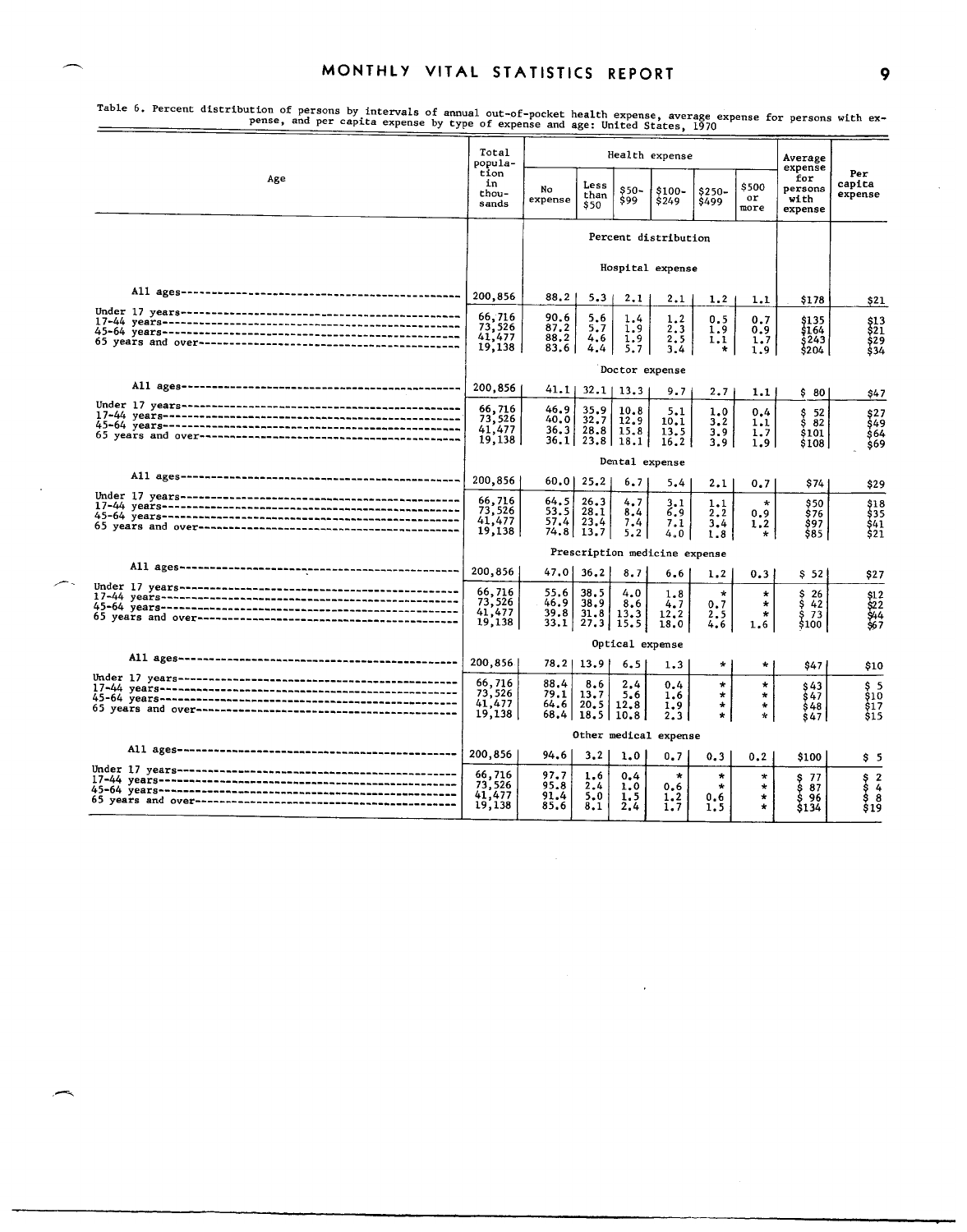# Technical Notes

SOURCE OF DATA. This report contains estimates of personal out-of-pocket health expenditures for the civilian, noninstitutional population of the United States for 1970.

During the early months of 1971 questionnaires were mailed to the 12,000 sample households included in the fourth quarter of the 1970 Health Interview Survey. Approximately 7,000 questionnaires were returned after several mail followups. Personal interviews were conducted at a subsample of one-quarter of the households that failed to respond to the mail questionnaires. This procedure resulted in an effective response rate of 94 percent.

Information on medical care expenses during 1970 was requested for each member of the sample population including data on hospital bills, doctor's bills. dental bills, payments for prescription medicine. health insurance premiums, payments for eyeglasses, contact lenses or optometrist's fees, and payments for other medical expenses.

The out-of-pocket expense included only the amount spent by individuals living alone or by family members for the above listed items, Excluded were any payments made by health insurance, or by some other person or agency. It was suggested that the respondent review available records for the best estimate of expenses for each person. Medical care costs relating to delivery during the year 1970 were reported for the mother. Other medical expenses relating to the infant were reported for the infant.

Since the estimates shown are based on a sample of the population rather than on the entire population. they are subject to sampling error. The standard errors appropriate for the estimates of the percent of persons with expenses or categories of expenses are shown in table I. Table II shows the standard errors appropriate for the estimates of average and per capita expenses.

#### **DEFINITIONS**

Out-of-pocket expense.—The amount paid directly by the individual or family member exclusive of any part paid by insurance, other person, or agency. The following definitions pertain only to out-of-pocket expenses.

Dental bills.-The amount spent for cleaning, filling, straightening, bridgework, dental laboratory fees, other services from a dentist or hygienist.

Doctor bills.—The amount spent for routine doctor visits, treatments, checkups, doctor fees while a patient in a hospital operations, deliveries, preg-

| Table I. STANDARD ERRORS. EXPRESSED IN PER- |  |  |  |  |
|---------------------------------------------|--|--|--|--|
| CENTAGE POINTS, OF ESTIMATED PERCENTAGES    |  |  |  |  |
| FOR NARROW-RANGE STATISTICS                 |  |  |  |  |

| Base of                            | Estimated percentage |     |     |     |     |  |  |  |  |  |
|------------------------------------|----------------------|-----|-----|-----|-----|--|--|--|--|--|
| percentage                         | 2                    | -5  | 10  | 25  | 50  |  |  |  |  |  |
| in                                 | or                   | or  | or  | or  |     |  |  |  |  |  |
| thousands                          | 98                   | 95  | 90  | 75  |     |  |  |  |  |  |
| 500-----------------               | 2.6                  | 4.1 | 5.7 | 8.1 | 9.5 |  |  |  |  |  |
| $1,000$ ---------------            | 1.9                  | 2.9 | 4.1 | 6.0 | 6.7 |  |  |  |  |  |
| 2,000---------------               | 1.3                  | 2.0 | 2.8 | 4.2 | 4.8 |  |  |  |  |  |
| $5,000$ ---------------            | 0.8                  | 1.3 | 1.8 | 2.6 | 3.1 |  |  |  |  |  |
| $10,000$ -------------             | 0.7                  | 0.9 | 1.3 | 1.8 | 2.0 |  |  |  |  |  |
| $20,000$ -------------             | 0.4                  | 0.7 | 0.9 | 1.3 | 1.4 |  |  |  |  |  |
| $30,000$ - - - - - - - - - - - - - | 0.3                  | 0.5 | 0.7 | 1.0 | 1.1 |  |  |  |  |  |
| $50,000$ --------------            | 0.3                  | 0.4 | 0.6 | 0.8 | 0.9 |  |  |  |  |  |
| $100,000$ ------------             | 0.2                  | 0.3 | 0.4 | 0.6 | 0.7 |  |  |  |  |  |

nancy care, laboratory fees, shots, and other services by a medical doctor.

Hospital bills.-The amount spent tor room and board, operating and delivery rooms, anesthesia. tests, X-rays, special treatments, and any other hospital service.

Payments for prescription medicine.--Amounts spent for only those medicines prescribed by a doctor or dentist.

Payments for eyeglasses, contact lenses, or optometrist's fees.--Amounts spent for these items.

Payments for "other" medical bills.--Amounts spent for chiropractor's or podiatrist's fees, hearing aid, special brace, truss, wheelchair, artificial limbs; physical or speech therapy, special nursing care, and nursing home or convalescent home care.

| TABLE II. RELATIVE STANDARD ERRORS FOR SELECTED |  |                                                  |  |  |
|-------------------------------------------------|--|--------------------------------------------------|--|--|
| YEAR                                            |  | AMOUNTS OF PER CAPITA AVERAGE HEALTH EXPENSE PER |  |  |

| Size of<br>population<br>estimate in                                                                                                   |                               | Per capita health expense per<br>vear in dollars |                               |                               |                                           |                                      |                                              |                                     |  |  |  |  |
|----------------------------------------------------------------------------------------------------------------------------------------|-------------------------------|--------------------------------------------------|-------------------------------|-------------------------------|-------------------------------------------|--------------------------------------|----------------------------------------------|-------------------------------------|--|--|--|--|
| thousands                                                                                                                              | 25                            | 50                                               | 75                            | 100                           | 150                                       | 200                                  | 250                                          | 300                                 |  |  |  |  |
|                                                                                                                                        |                               | Percent                                          |                               |                               |                                           |                                      |                                              |                                     |  |  |  |  |
| $100 -$<br>$500--$<br>$1,000$ ------<br>$2,500---$<br>$5,000--$<br>$10,000---$<br>$25,000$ - - - - - - -<br>$50,000--$<br>$100,000---$ | 43<br>19<br>14<br>10<br>86555 | 43<br>19<br>14<br>10<br>86555                    | 43<br>19<br>14<br>10<br>86555 | 43<br>19<br>14<br>10<br>86555 | 42<br>19<br>14<br>10<br>7<br>65<br>5<br>5 | 42<br>19<br>14<br>10<br>65<br>5<br>5 | 42<br>19<br>14<br>9<br>7<br>6<br>5<br>5<br>5 | 42<br>19<br>14<br>9<br>65<br>5<br>5 |  |  |  |  |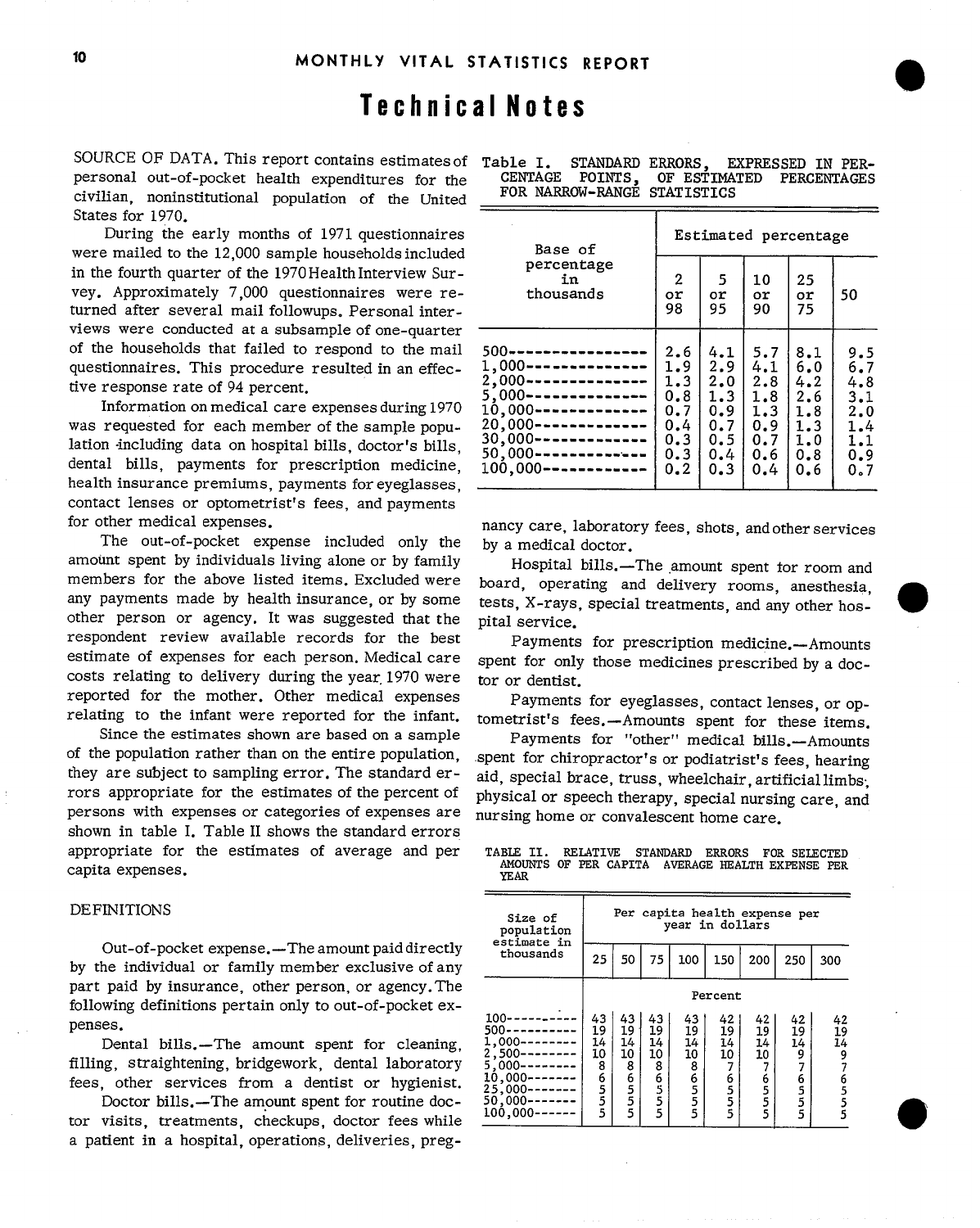$\label{eq:2.1} \mathcal{L}(\mathcal{L}^{\text{max}}_{\mathcal{L}}(\mathcal{L}^{\text{max}}_{\mathcal{L}}),\mathcal{L}^{\text{max}}_{\mathcal{L}}(\mathcal{L}^{\text{max}}_{\mathcal{L}}))$ 

| SYMBOLS USED IN TABLES                                       |     |
|--------------------------------------------------------------|-----|
|                                                              |     |
|                                                              |     |
|                                                              |     |
| Quantity more than 0 but less than $0.05$ ------------------ | 0.0 |
| Figure does not meet standards of reliability or precision-- | ź.  |

 $\sim$ 

 $\mathcal{O}(\mathcal{E}^{\text{max}})$ 

l,